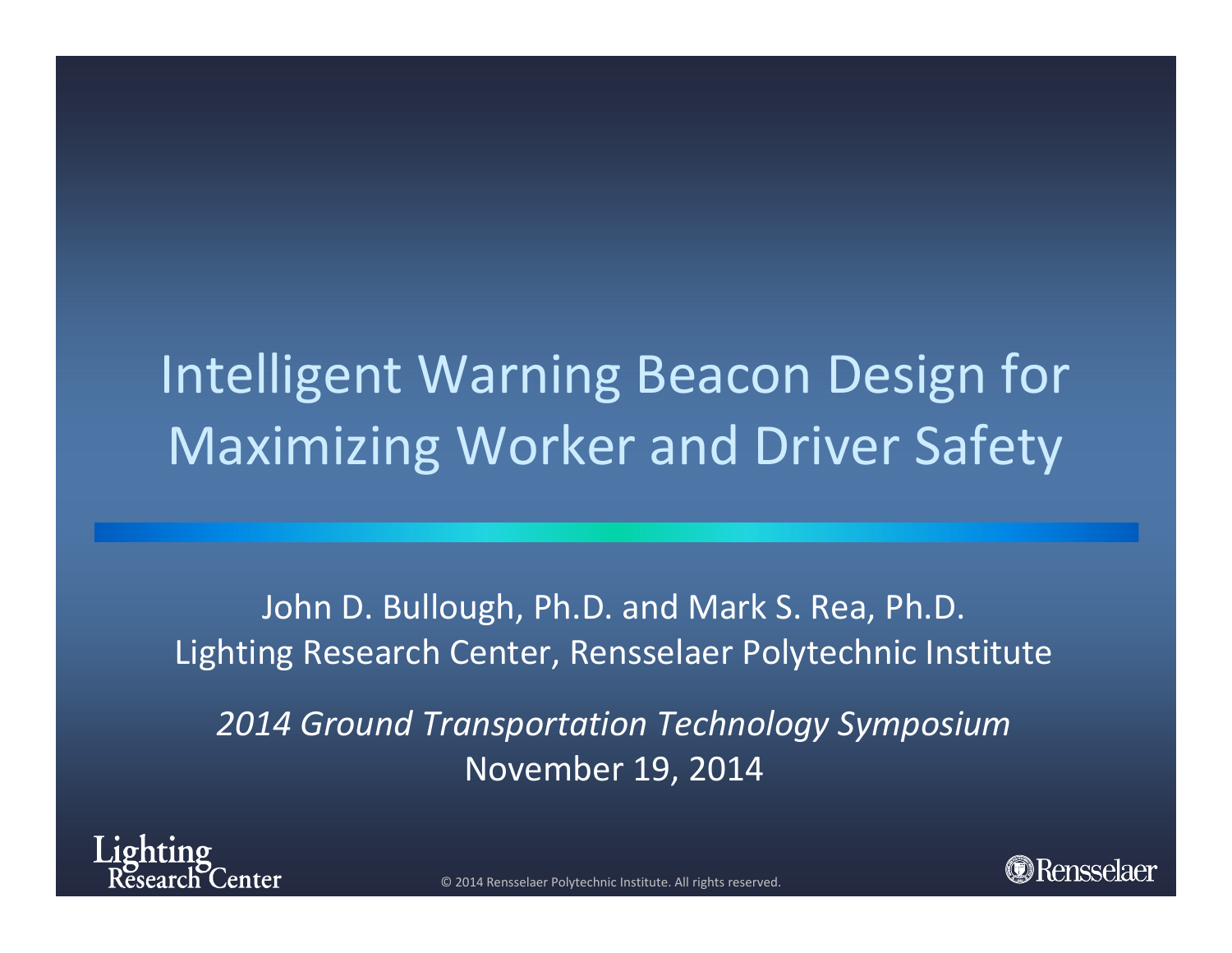#### Warning beacons…

- …are <sup>a</sup> primary line of defense for the protection of **front line service workers**
- Service workers in construction, transportation and utilities make up **13% of U.S. work force but are involved of 36% of workplace fatalities** (NIOSH 2009)
	- › Improved beacon design could help prevent more than 5200 injuries annually in the U.S. (Cook 2000)





ighting lenter

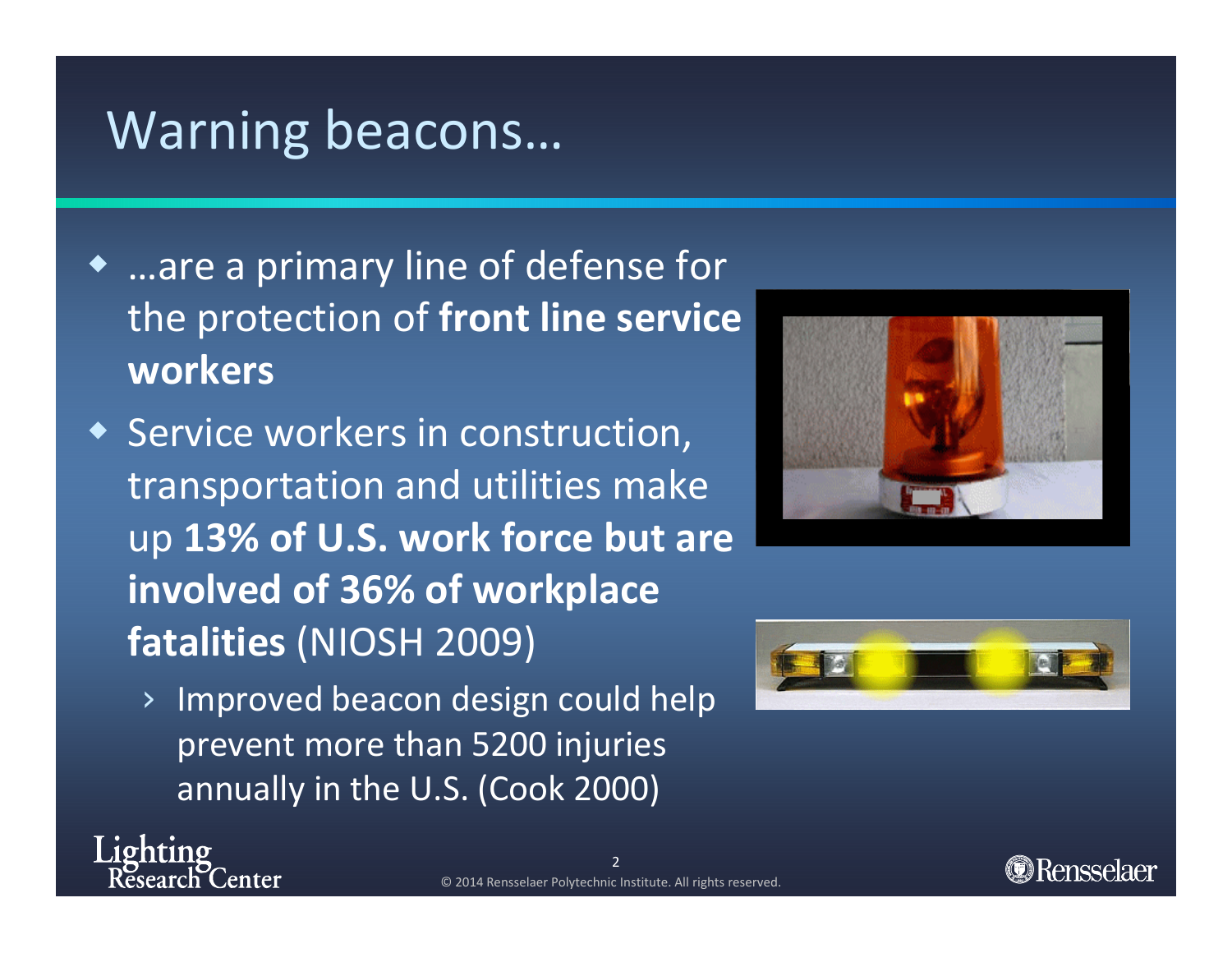## Luminous intensity requirements

#### $\blacklozenge$ **Intensity**

- › Warning beacons need to be bright enough to be seen, during daytime and nighttime, but not so bright that they cause glare
- › Laboratory experiments were conducted to measure response times to flashing warning beacons and impacts on hazard visibility
- › Participants viewed <sup>a</sup> target near or away from <sup>a</sup> simulated truck with <sup>a</sup> warning beacon with adjustable peak intensity (80, 180, 530 candelas)



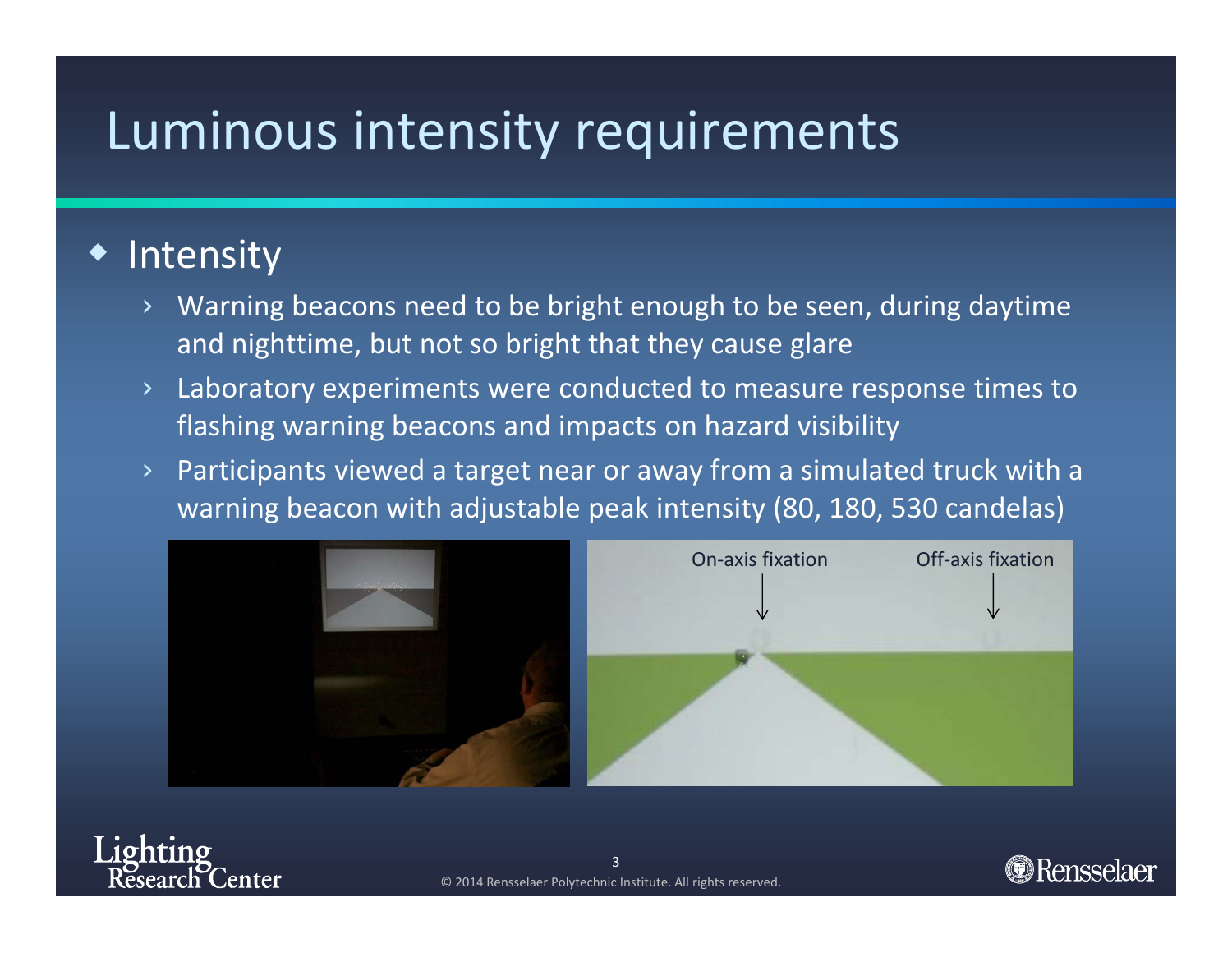# Cluttered vs. uncluttered backgrounds



Lighting<br>Research Center

© 2014 Rensselaer Polytechnic Institute. All rights reserved.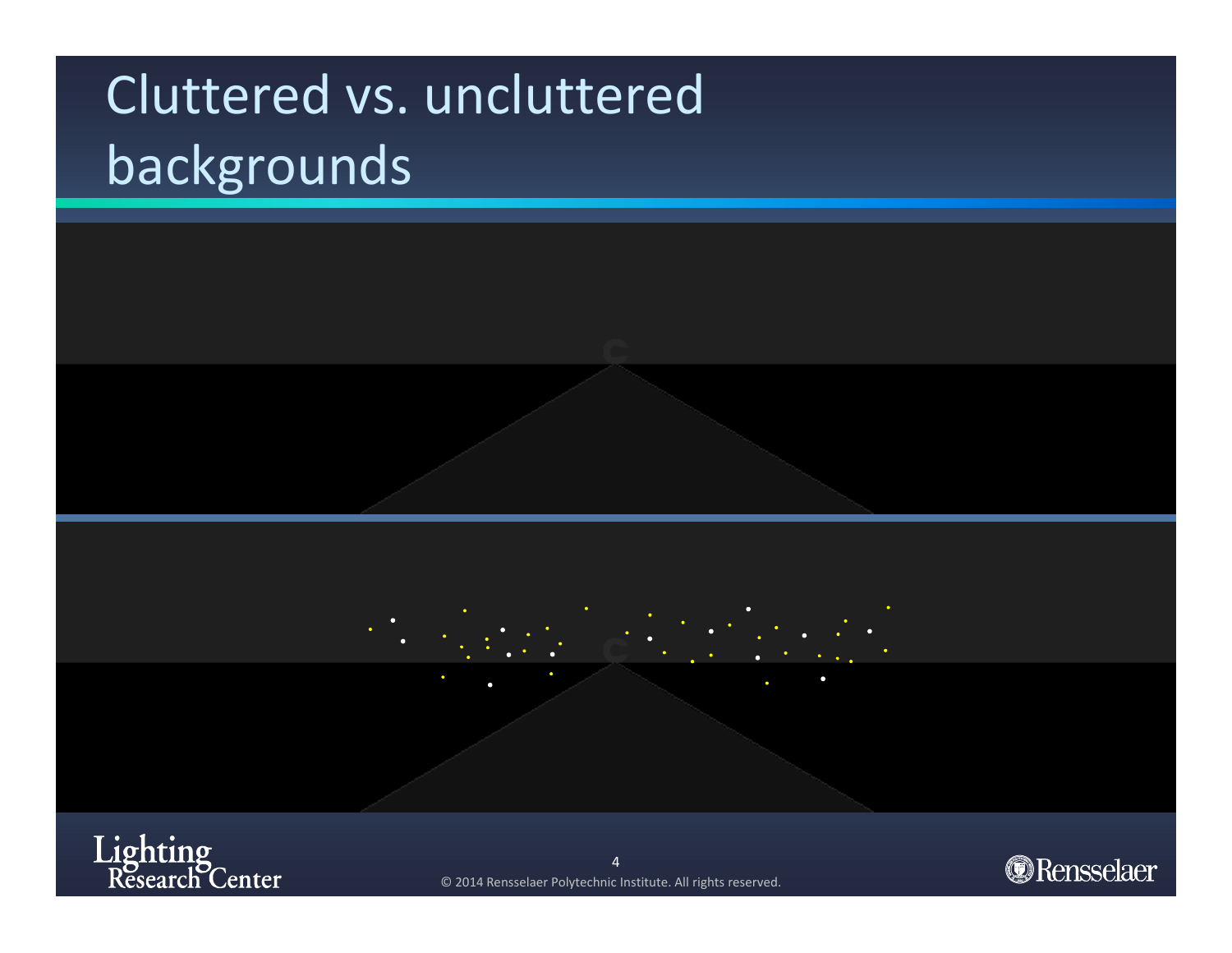#### Response time vs. intensity



When viewed at **night** (on‐ or off‐axis), asymptotic response time occurred at 180 candelas

> When viewed in **daytime** (on‐ or off‐axis), asymptotic response time occurred at 530 candelas

#### **Off-Axis Beacon (Clutter)**



ighting enter **Research** 

© 2014 Rensselaer Polytechnic Institute. All rights reserved. 5

**@Rensselaer**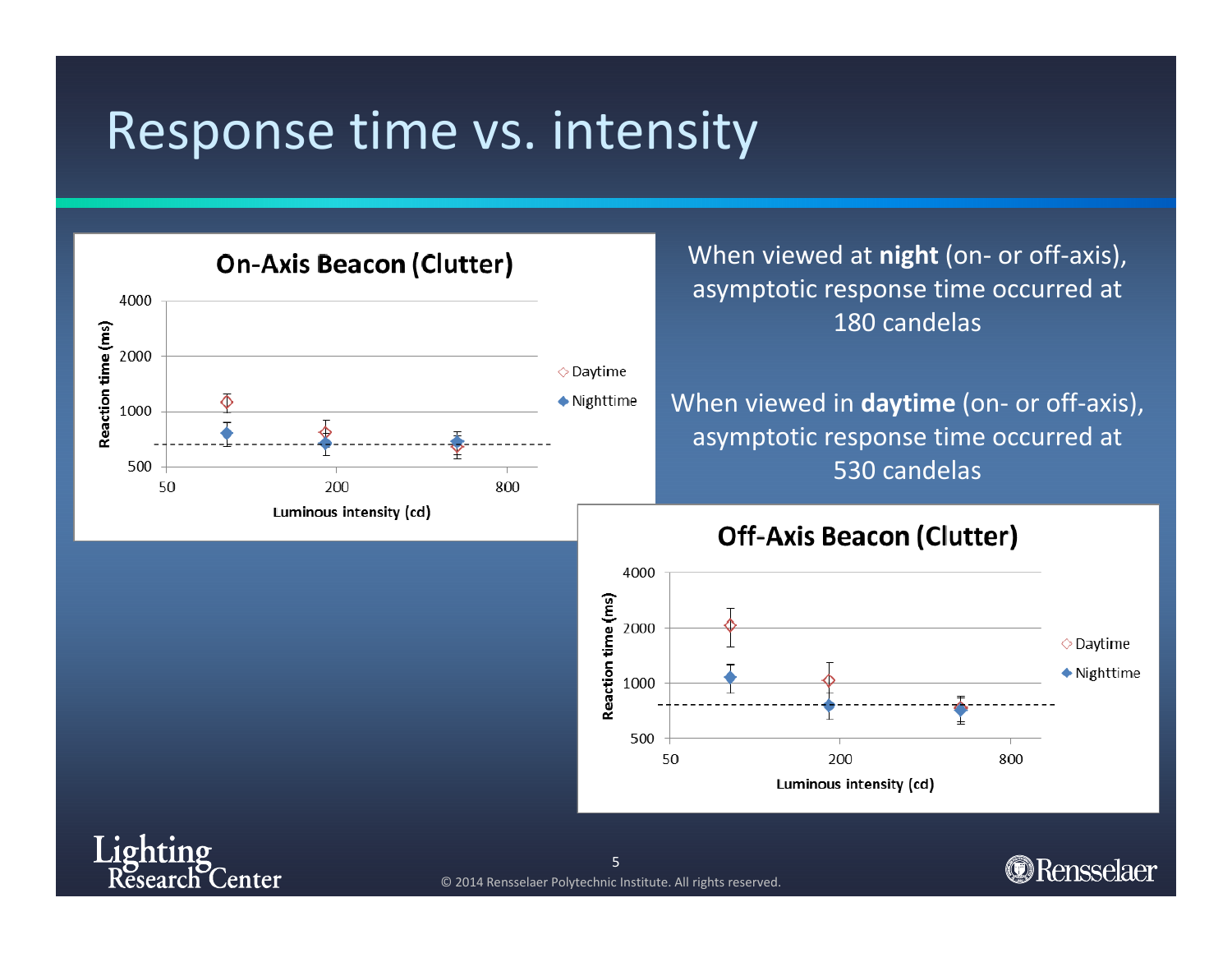#### Hazard visibility vs. intensity



<u>ighting</u>

**Research** 

enter

- • Hazard visibility during **daytime** was unaffected by the warning beacon for all intensities investigated
- •**•** Hazard visibility at night was reduced slightly by the warning beacon at the highest peak intensity (**530 candelas**)
	- • Reliable (p<0.05) interaction between peak intensity and ambient level



**@Rensselaer**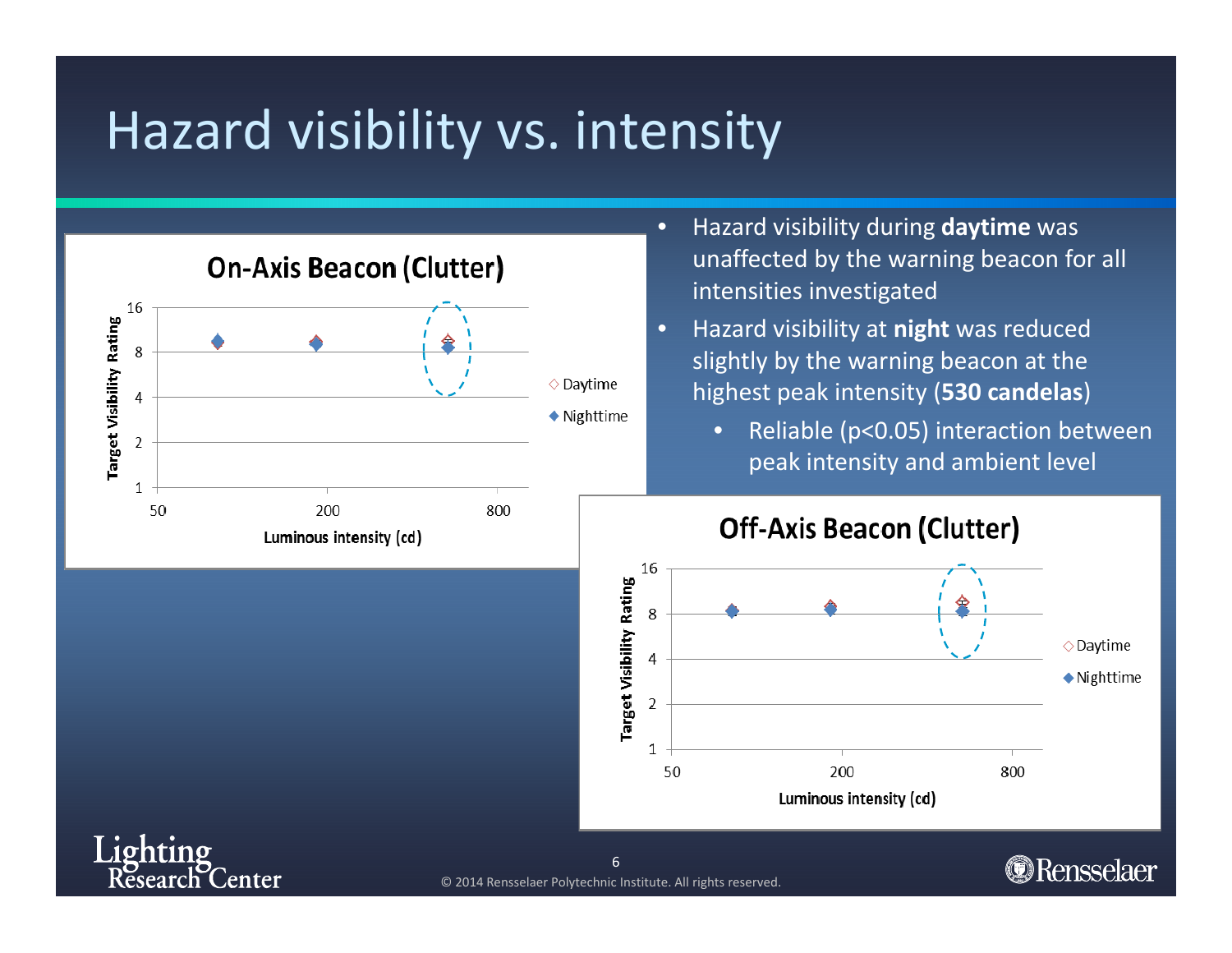#### Amount of modulation

#### Closure detection is impacted by the amount of modulation







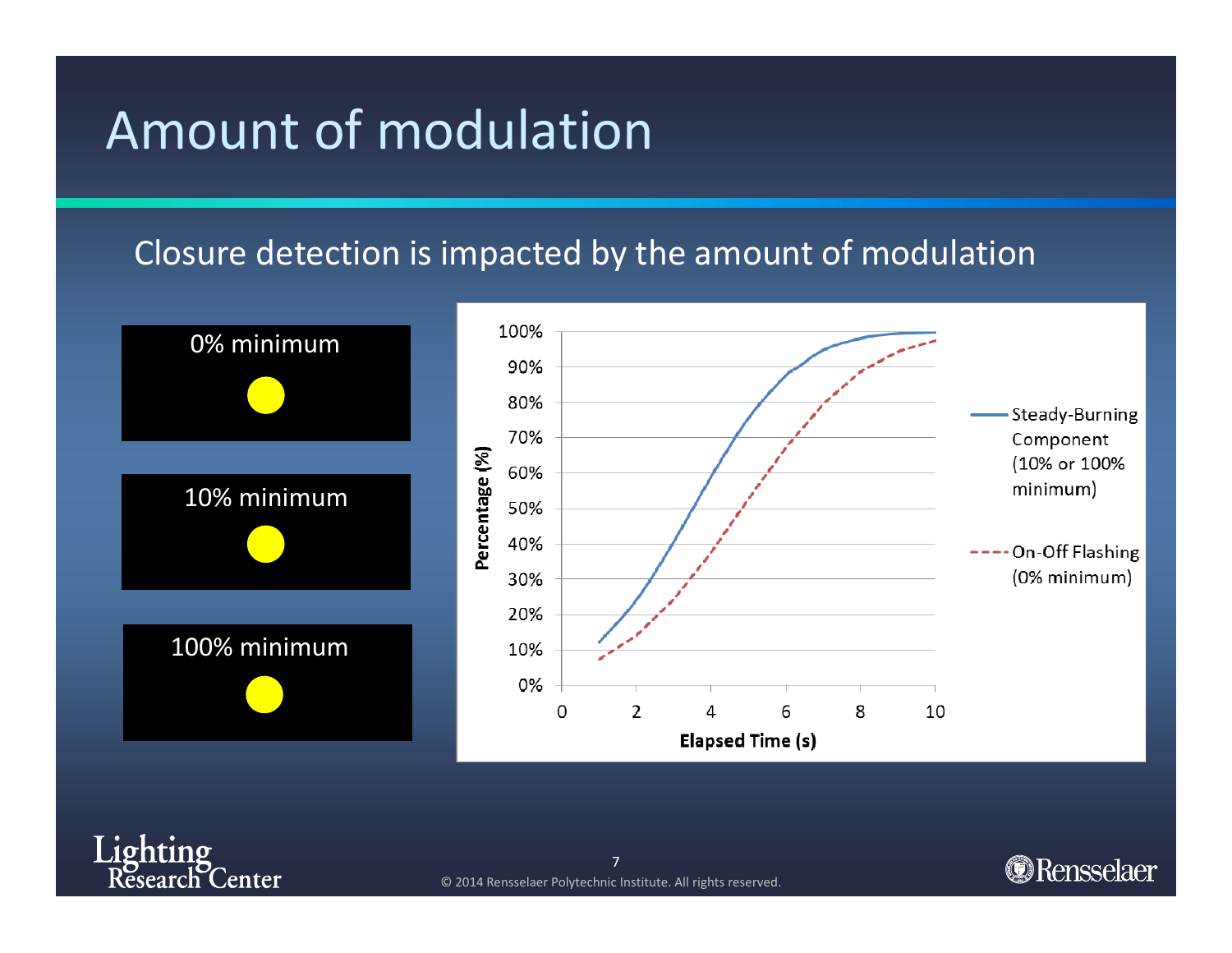# Toward the next generation of warning beacons

- The Lighting Research Center is developing intelligent functionality to provide visually effective guidance using warning beacons, potentially including:
	- ›GPS and clock functionality for positioning and timing
	- ›Modified color and chromaticity
	- ›Intensity control based on ambient light level
	- ›Optical distributions to reduce visual noise in fog/snow
	- › Polarization of light to control reflections from wet pavement

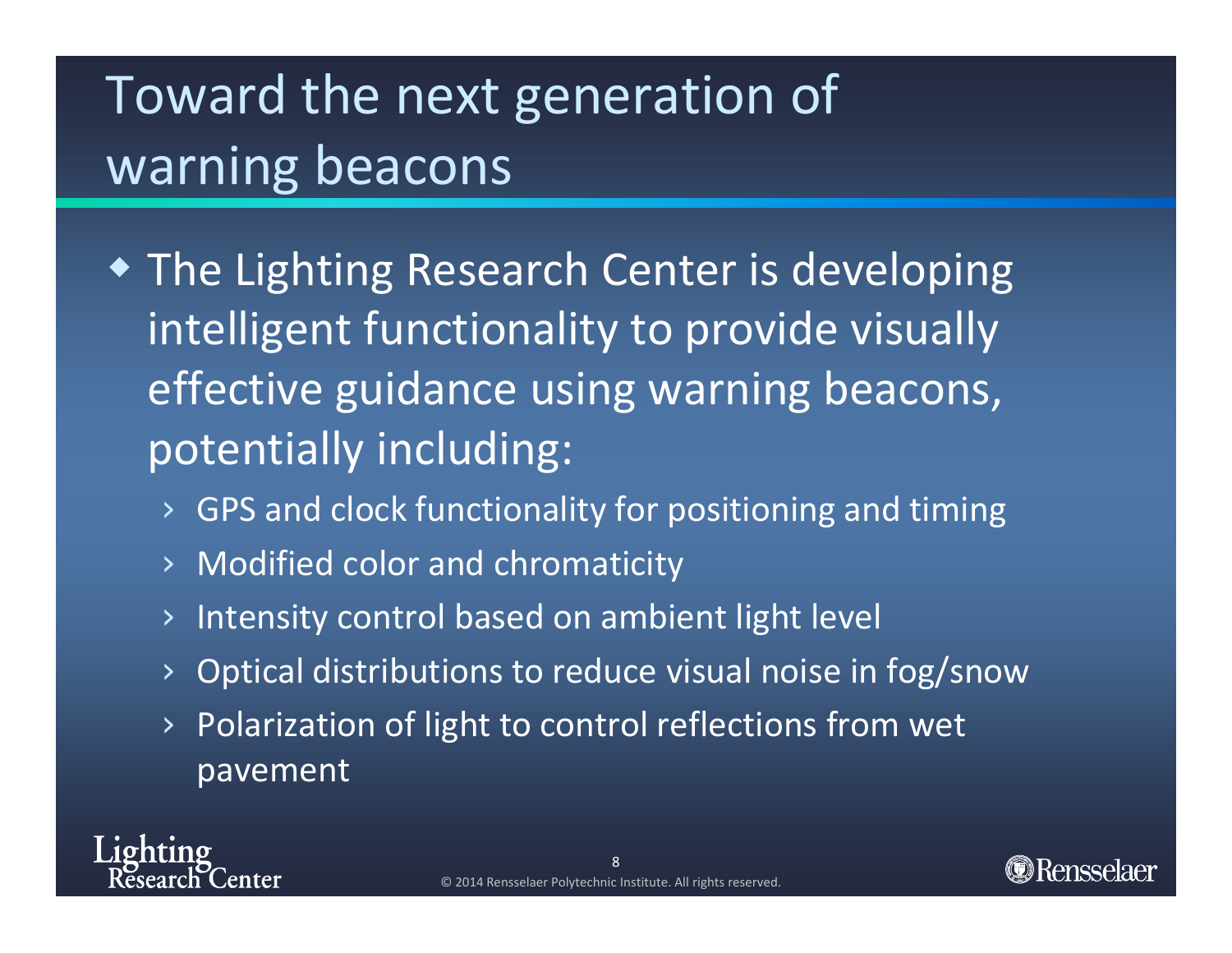#### A roadway incident scene today



Photo: http://bangordailynews.com/2013/03/19/news/bangor/route‐9‐closed‐for‐accident‐bangor‐hydro‐truck‐also‐hit‐dispatcher‐says/



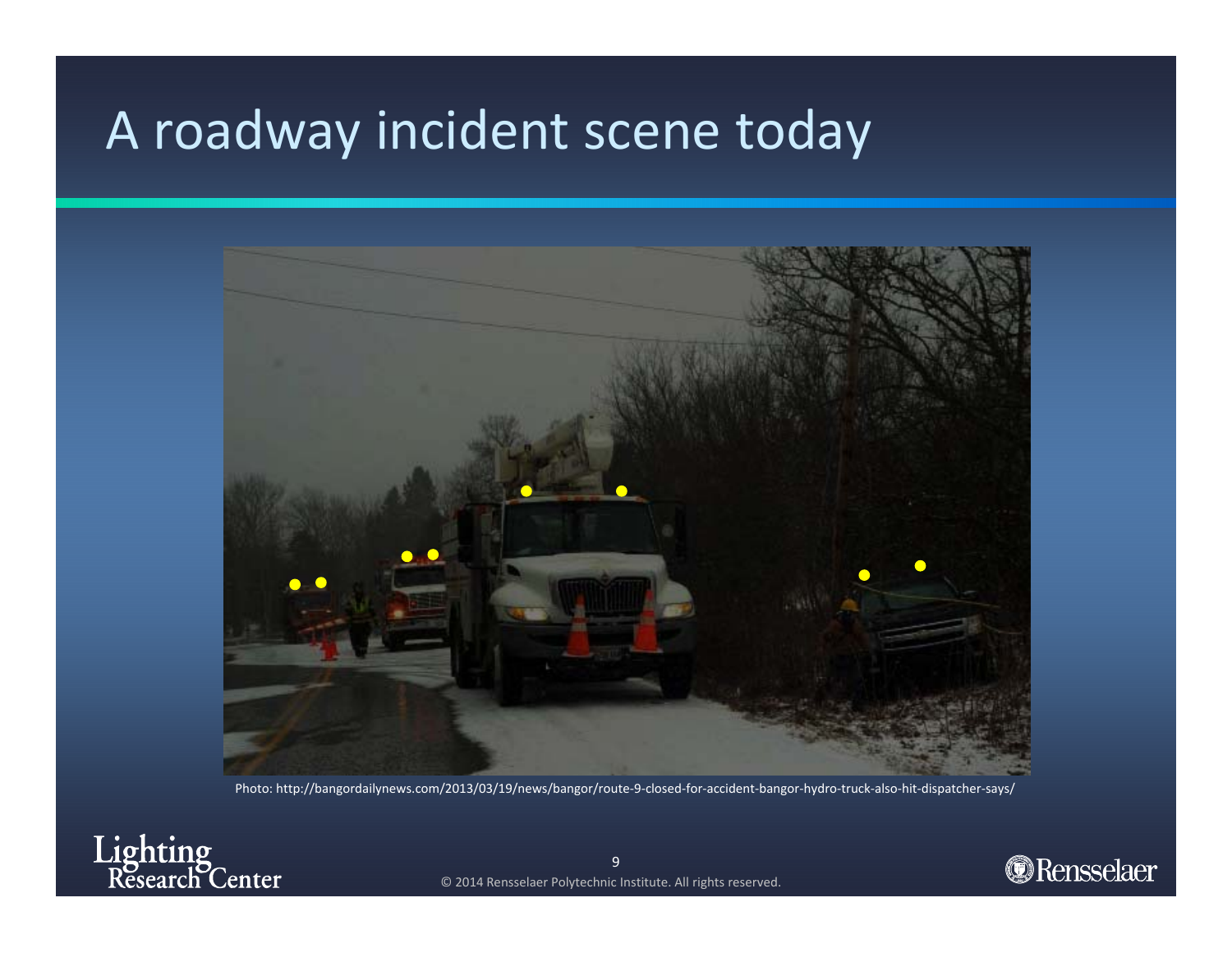### Making use of available data

- Ambient light sensor adjusts intensity based on day/night condition GPS/map data provide beacon positions relative to roadway
- Master control unit sets flash configuration based on scenario

Lighting

enter



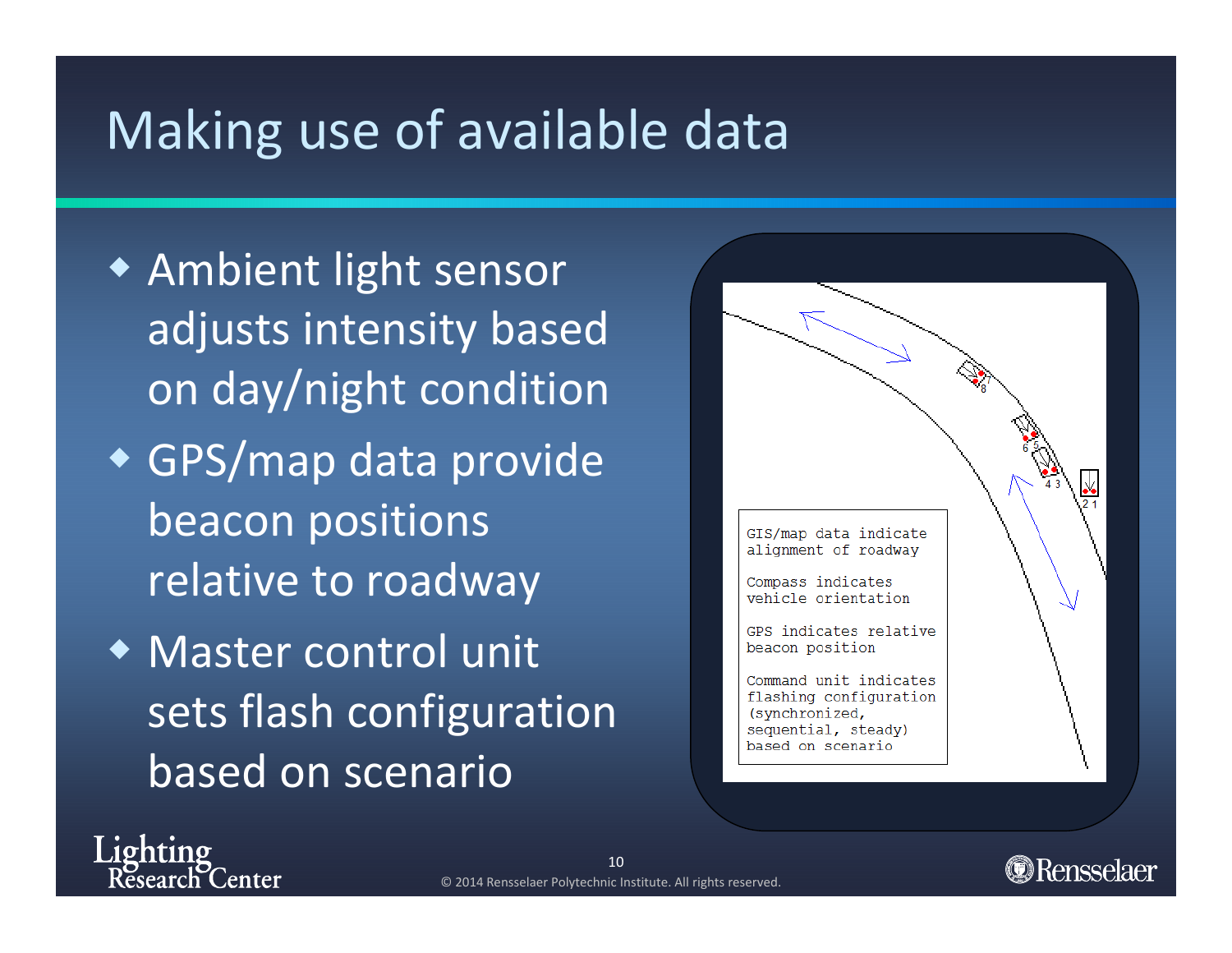#### A roadway incident scene tomorrow?



Photo: http://bangordailynews.com/2013/03/19/news/bangor/route‐9‐closed‐for‐accident‐bangor‐hydro‐truck‐also‐hit‐dispatcher‐says/



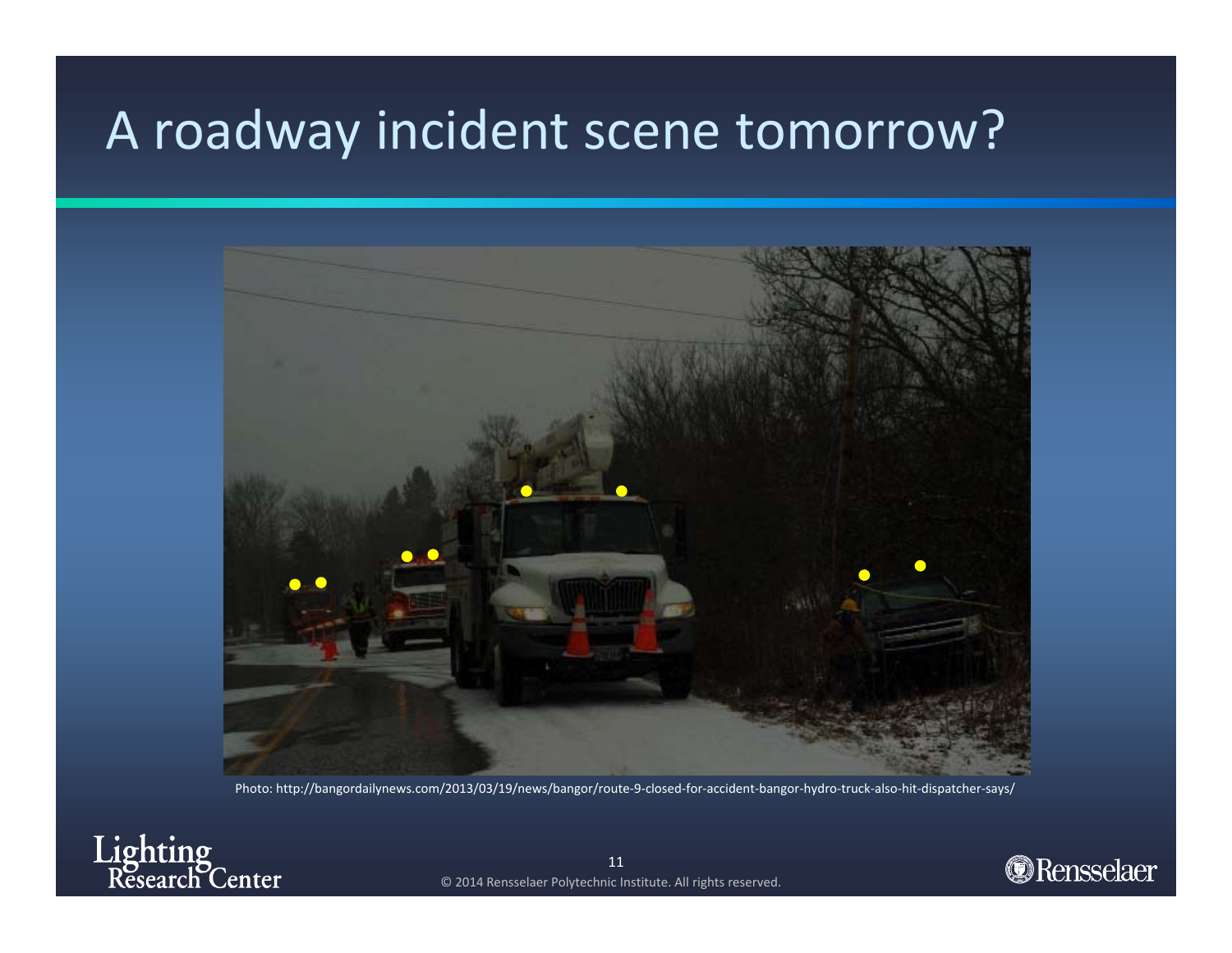#### Planned field investigations

 Following human factors research to develop preliminary warning beacon specification, prototype units will be field tested in collaboration with Pennsylvania State University